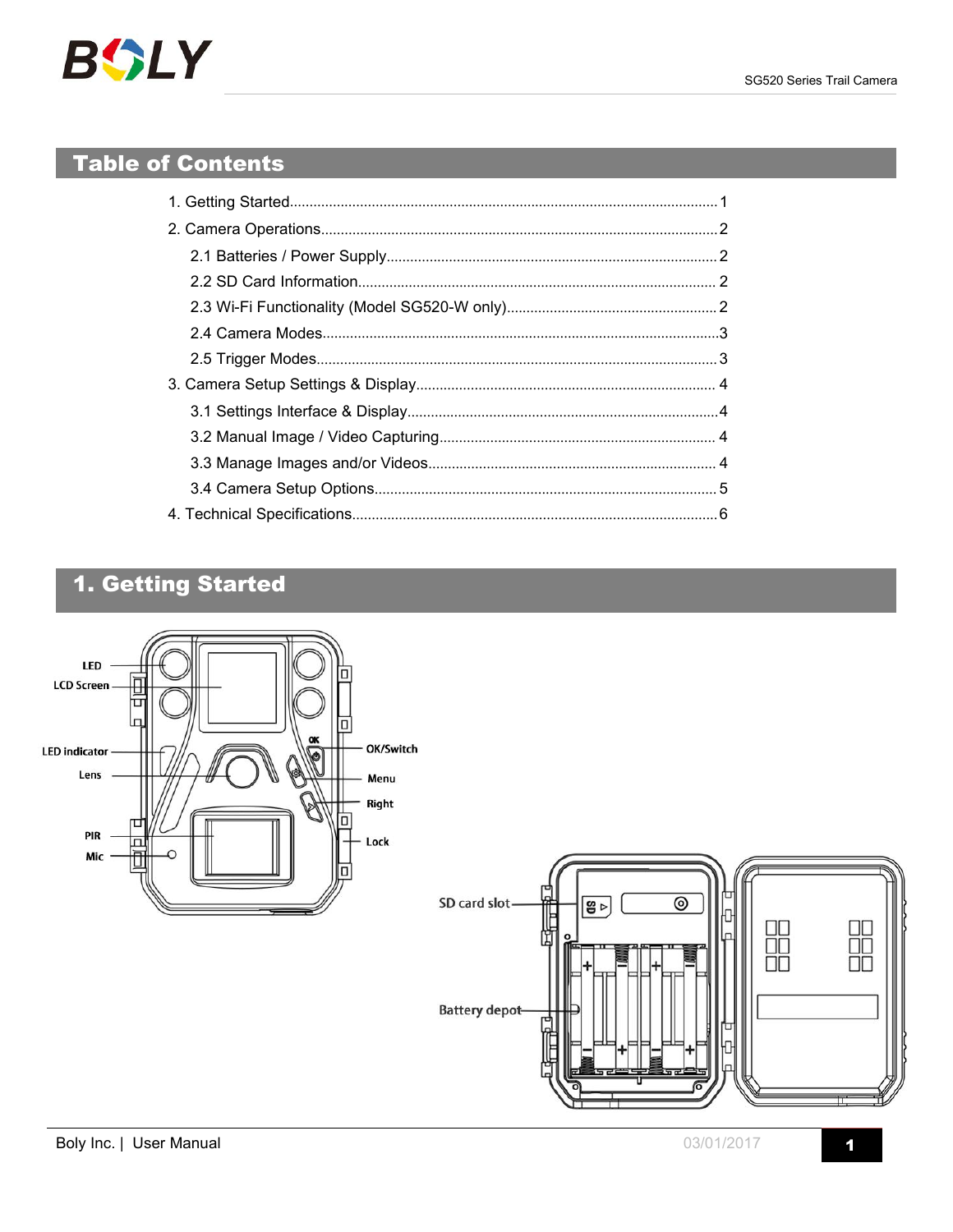## <span id="page-1-1"></span><span id="page-1-0"></span>2. Camera Operations

### 2.1 Batteries / Power Supply

The camera is powered by four oreight AA batteries - High-density, high-performance alkaline, rechargeable Alkaline or NiMH batteries are recommended. When the batteries are low, the camera will beep twice and automatically shut down.

A DC 6-Volt, 2 Amp external power supply adapter can also be used to power the camera (not included).

## 2.2 SD Card Information

- **Insert the SD card into the camera before turning on the camera** This camera supports up to a 32GB capacity SD card and has no built-in internal memory. The camera will not function without the SD card properly inserted into the camera.
- **Make sure the SD card is unlocked before inserting the SD card into the camera** The camera will operate normally with a locked SD card inserted, but the card will not be able to store captured images or videos taken by the camera.
- **Do not remove the SD card while the camera is on** By removing the SD card while the camera is on risks damaging the internal components of the camera.
- **If you experience any problems with an inserted SD card** Try reformatting the SD card, utilizing the camera's main settings option.

## 2.3 Wi-Fi Functionality (Model SG520-W only)

For camera model SG520-W, WIFI functionality is supported via the WIFI-SD card included with the camera and utilizing the FlashAir application on your mobile device or PC.

For Apple/Android devices:

- Download and install the FlashAir App on your mobile device through the Apple Apps store or Google Play.
- When the camera is turned on in any mode, press the ON button on the remote to turn on the cameras WIFI.
- Search for the WIFI signal on your device and enter the WIFI password to connect. The default password is 12345678
- Open the FlashAir APP

For PC:

- Go to the website: http://www.toshiba.co.jp/p-media/wwsite/flashair.htm
- Click the Configuration Software Download option and save the file on your computer
- Execute the downloaded file and install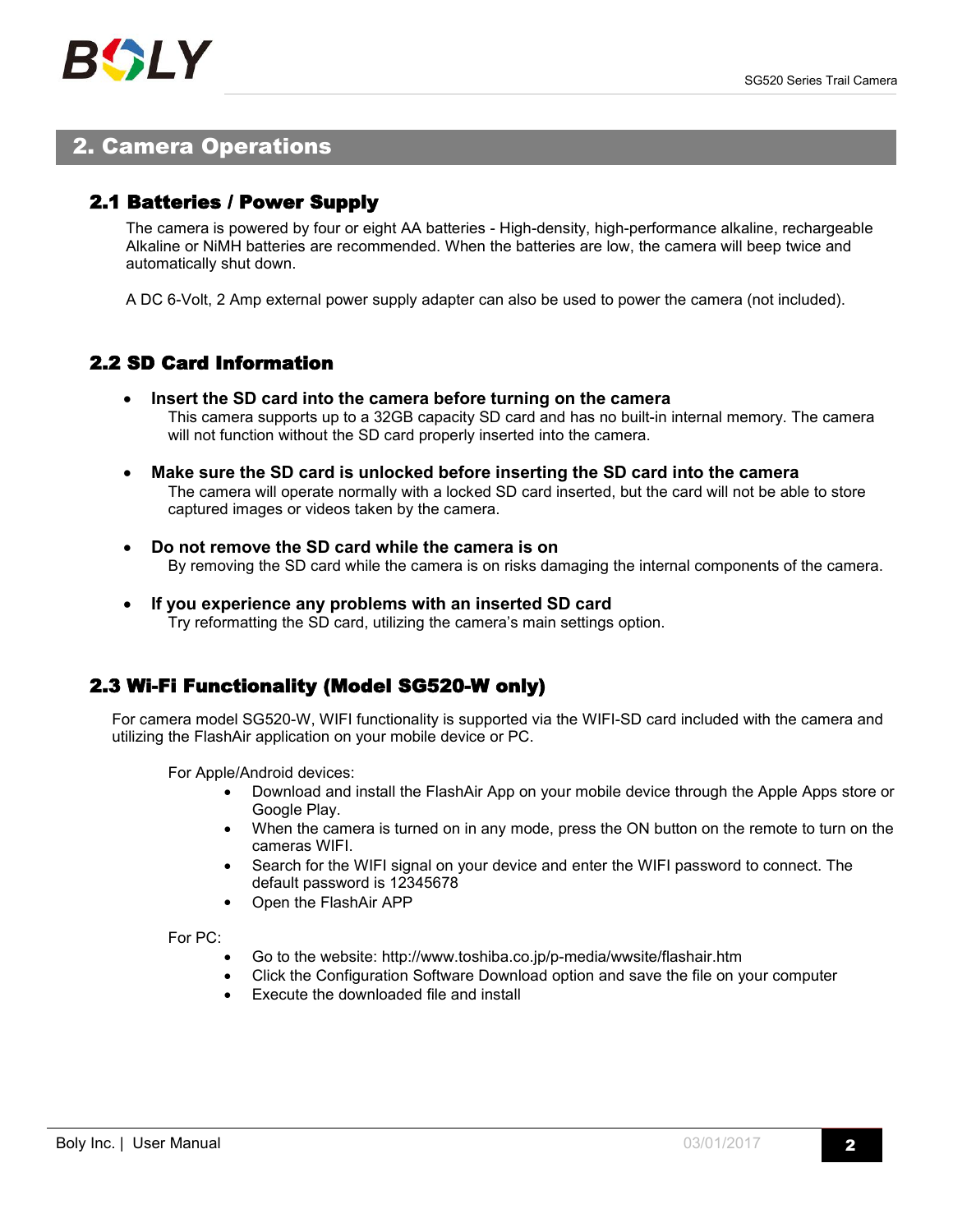

## <span id="page-2-0"></span>2.4 Camera Modes

The different modes are accessed by pressing the OK button, marked on the camera:

#### **OFF Mode**

To turn off the camera, when the display screen is active, press and hold the OK button until the screen powers off. The camera will still consume a small amount of power while in OFF mode. It is recommended to remove the batteries if the camera will not be used for a long period of time.

#### **ON Mode**

To turn on the camera, press and hold the OK button, until the display screen activates. Camera will take pictures or video when motion is detected and/or at specific time intervals, according to the programmed settings. After switching the camera to the ON position and if the camera is left alone for more than 10 seconds, the camera will automatically switch to *Hunting Mode*, as described below.

#### **Hunting Mode**

This mode is when the camera is turned on and is now available to capture photos and video. Hunting mode is automatically activated, if the camera is turned on and left alone for more than ten seconds. Before activating hunting mode, the motion indicator LED (red) will blink for about 10 seconds and then turn off. This preset time allows you to adjust the cameras position if needed, before the camera becomes active. To "wake" the camera and access the camera menu functions, press and hold the OK button, until the display becomes active.

## 2.5 Trigger Modes

There are 3 different trigger modes for the camera: PIR Trigger/Sensitivity, Time Lapse, and a combined PIR/Time Lapse mode. These modes are activated by three different menu options (PIR Trigger/Sensitivity, PIR Interval, and Time Lapse).

#### **PIR Trigger/Sensitivity**

The camera will activate when motion is detected. If the PIR Trigger/Sensitivity option is set to OFF, the camera will not respond to any motion within the camera's range.

#### **Time Lapse**

The camera will activate at the set time interval regardless of motion detection. If the Time Lapse option is set to OFF, this trigger function will be disabled.

#### **Combined PIR/Time Lapse**

For the combination of both PIR and Lapse triggering, the following settings must be set correctly:

- PIR Trigger/Sensitivity must NOT be set to OFF
- The Time Lapse interval must be set to a non-zero value.

The camera will capture pictures or video when motion is detected and at the preset time, regardless of motion detection.

#### **Additional PIR settings to note:**

**PIR Interval**

This setting indicates how long the PIR sensor will be disabled after each camera triggering. During this interval time, the camera will not react to any detected motion or activate at the scheduled Time Lapse interval.

Further detailed information about the trigger modes can be found in *Camera Setup Options* section of the manual.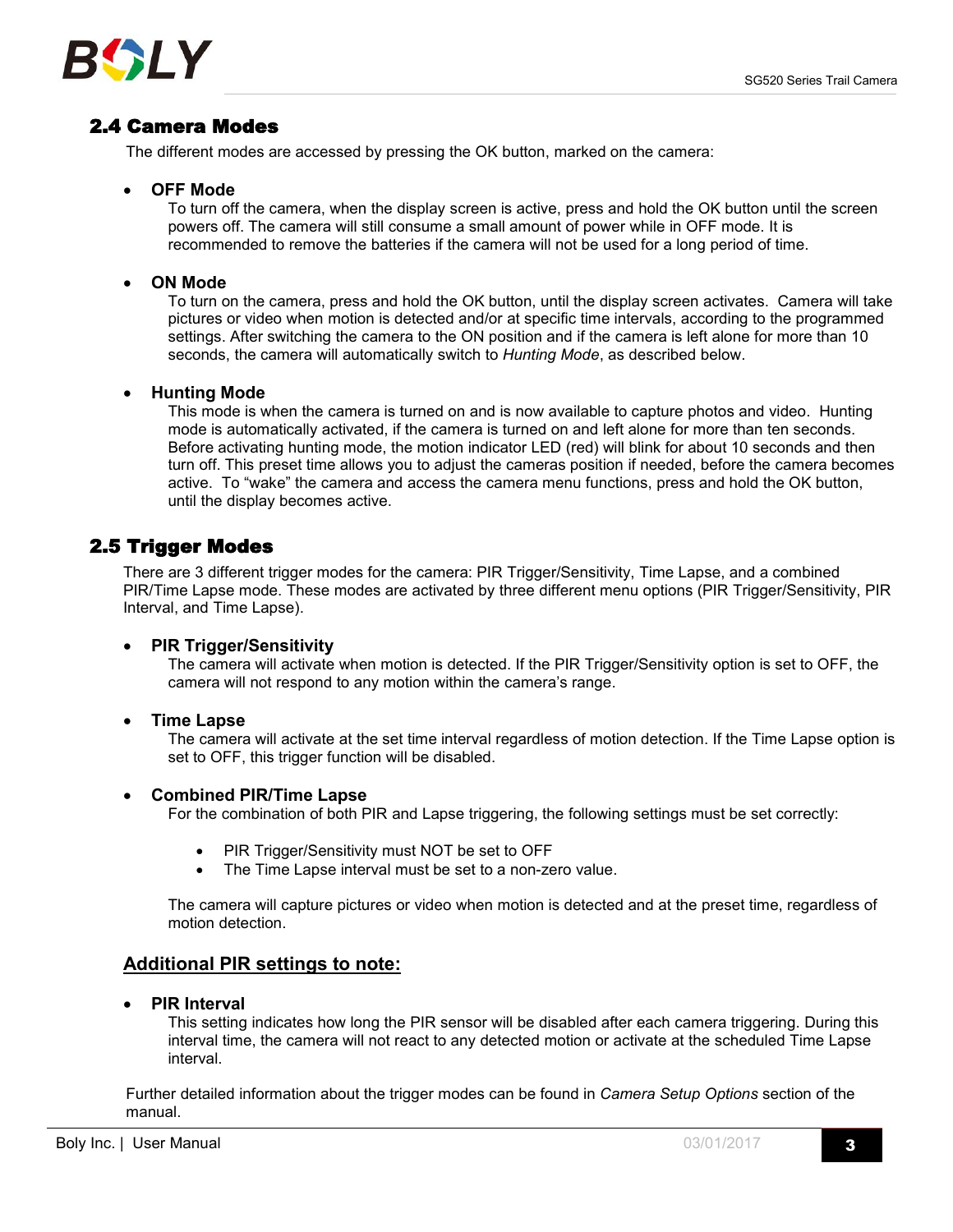

## <span id="page-3-1"></span><span id="page-3-0"></span>3. Camera Setup Settings & Display

## 3.1 Settings Interface & Display

To update the camera settings, turn the camera on to activate the display screen.

- OK/Power: Save parameter settings and view pictures
- Settings/Sprocket: Switch between Test/Setup and On modes
- ►: Capture a photo or record a video manually

When the camera is in ON Mode, the screen will activate and display the following:



### 3.2 Manual Image / Video Capturing

Place the camera in ON mode and press ► to manually capture photos or record video. Press ► again to stop capturing video.

### 3.3 Manage Images and/or Videos

Place the camera in TEST/SETUP mode and press OK/POWER button to view images or videos.

The latest image or video will be shown on the LCD screen. Press the ► or OK/POWER buttons to cycle through the pictures and videos taken.

*NOTE: Video cannot be viewed directly through the camera.*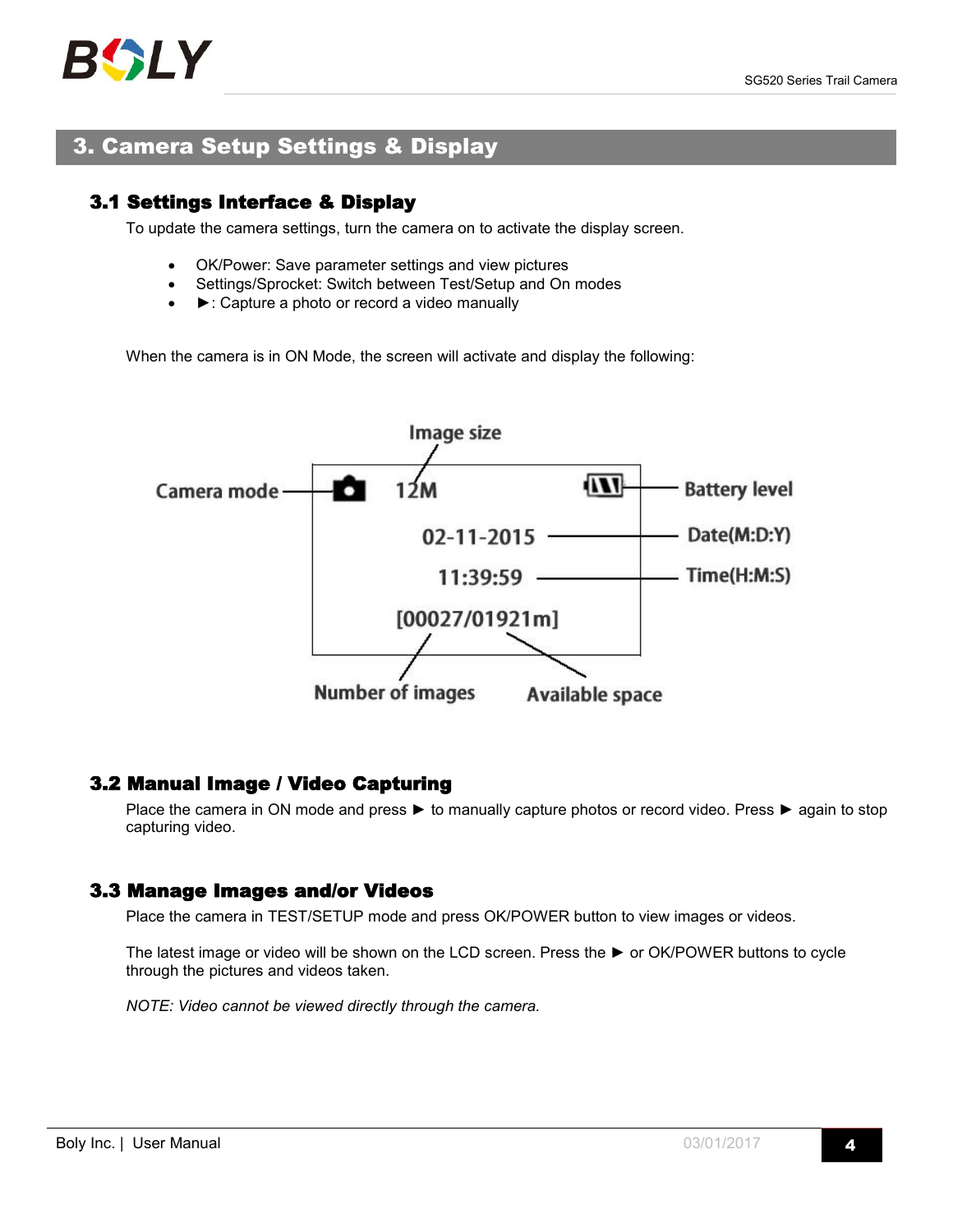

## <span id="page-4-0"></span>3.4 Camera Setup Options

To view the camera settings menu, slide the power switch to TEST/SETUP mode and press MENU on the remote. Use ▲ or ▼ keys to select the sub-menu. Use ◄ or ► keys to select the different options. Press "OK" to save the settings.

After changing EACH setting in the Setup menu, you must press OK or the camera will retain the previous setting.

Dependent on the model and firmware version, not all Menu options may be available on your specific camera.

| <b>Menu Options</b>            | <b>Descriptions</b>                                                                                                                                                                                                                                                                                                                                                                                                                                                                                                                                                                                        |  |  |  |  |  |
|--------------------------------|------------------------------------------------------------------------------------------------------------------------------------------------------------------------------------------------------------------------------------------------------------------------------------------------------------------------------------------------------------------------------------------------------------------------------------------------------------------------------------------------------------------------------------------------------------------------------------------------------------|--|--|--|--|--|
| Language                       | Choose the language you prefer. Language options include: English,<br>Finnish, German and Swedish, French, Spanish and Czech.<br>Default: English                                                                                                                                                                                                                                                                                                                                                                                                                                                          |  |  |  |  |  |
| <b>Camera Mode</b>             | Choose between capturing images, videos or both at the same time:<br>Photo, Video, Pic+Video<br><b>Default: Photo</b>                                                                                                                                                                                                                                                                                                                                                                                                                                                                                      |  |  |  |  |  |
| <b>Set Clock</b>               | Set the cameras date and time. The date format is month/day/year.<br>The time format is hour: minute: second. The valid values for the<br>year is between 2015 and 2050.                                                                                                                                                                                                                                                                                                                                                                                                                                   |  |  |  |  |  |
| <b>Photo Size</b>              | Choose the image size: 5MP, 10MP, or 12MP (mega pixel) options<br>are available.<br>Default: 12 MP                                                                                                                                                                                                                                                                                                                                                                                                                                                                                                         |  |  |  |  |  |
| <b>Photo Burst</b>             | Choose the number of photos taken after the camera is triggered: 1<br>Photo, 2 Photo, or 3 Photo. If Pic+Video is selected, Photo burst<br>defaults to 1 photo, regardless of entered value.<br>Default: 1 Photo                                                                                                                                                                                                                                                                                                                                                                                           |  |  |  |  |  |
| <b>Video Size</b>              | Choose the video size: 1280x720 or 640x480.<br>Default: 1280 x 720                                                                                                                                                                                                                                                                                                                                                                                                                                                                                                                                         |  |  |  |  |  |
| <b>Video Length</b>            | Choose the duration of the video recording: Valid values extend from<br>10, 30 or 60 seconds with a one second delay.<br>Default: 10 seconds                                                                                                                                                                                                                                                                                                                                                                                                                                                               |  |  |  |  |  |
| <b>Time Lapse</b>              | The camera can capture images or videos at a preset time interval<br>regardless of motion detection. Changing this setting to a non-zero<br>value turns on Time Lapse mode and the camera will take photos at<br>the set interval time<br>If PIR Trigger/Sensitivity and Time Lapse options are BOTH OFF,<br>the camera will not capture any photos or videos.<br>Default:OFF                                                                                                                                                                                                                              |  |  |  |  |  |
| <b>PIR Trigger/Sensitivity</b> | This setting is for the sensitivity of the PIR sensor. There are four<br>sensitivity parameters: High, Normal, Low and Off. It is<br>recommended to use HIGH sensitivity in areas with little<br>environmental interference and also for warmer, humid temperatures<br>or climates. Use LOW sensitivity for areas that have a lot of<br>interference. The sensitivity of the PIR is effected by temperature.<br>Higher temperatures leads to lower sensitivity.<br>If PIR Trigger/Sensitivity and Time Lapse options are BOTH OFF,<br>the camera will not capture any photos or videos.<br>Default: Normal |  |  |  |  |  |
| <b>PIR Interval</b>            | This setting indicates how long the PIR sensor will be disabled after<br>each camera triggering. During this time the PIR sensor will not react<br>to any detected motion or scheduled timer functions. The PIR<br>Interval can be set between zero seconds to a maximum of 1 hour.<br>Press LEFT or RIGHT to decrease or increase the desired PIR<br>Interval time.<br>Default: 5 seconds                                                                                                                                                                                                                 |  |  |  |  |  |